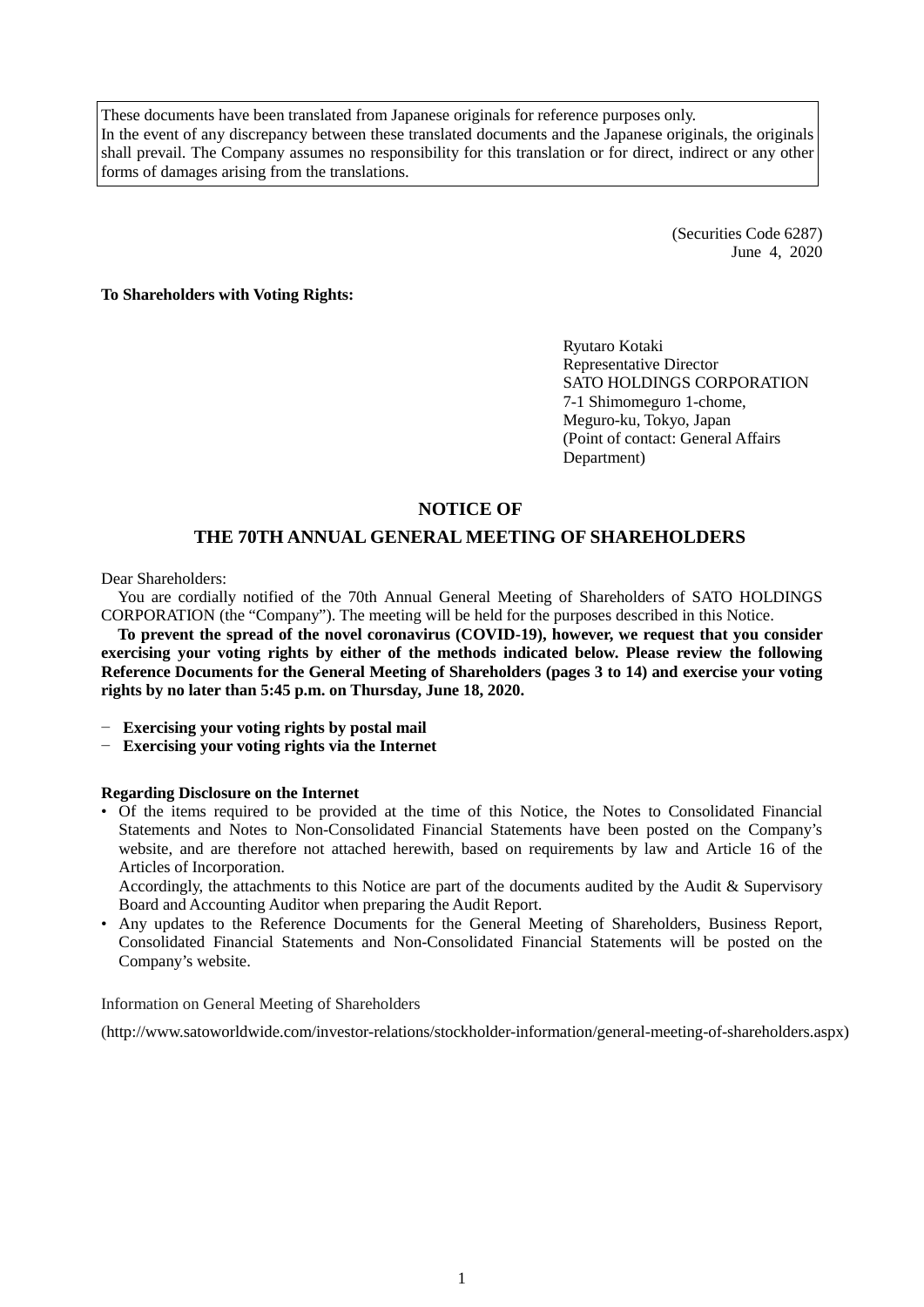| 1. Date and Time: | June 19, 2020 (Friday), 10:00 a.m. (JST) |                                              |                                                                                                                                                                                                                                                                                                                                                                          |  |
|-------------------|------------------------------------------|----------------------------------------------|--------------------------------------------------------------------------------------------------------------------------------------------------------------------------------------------------------------------------------------------------------------------------------------------------------------------------------------------------------------------------|--|
| 2. Place:         |                                          | 7-2 Akasaka 9-chome, Minato-ku, Tokyo, Japan | Tokyo Midtown Hall B, B1 floor, Midtown East, Tokyo Midtown,                                                                                                                                                                                                                                                                                                             |  |
| 3. Agenda:        | <b>Matters</b><br>to be reported:        |                                              | 1. The Business Report, Consolidated Financial Statements for the<br>Company's 70th Fiscal Year (April 1, 2019 – March 31, 2020) and<br>Audit Results on Consolidated Financial Statements by the<br>Accounting Auditor and Audit & Supervisory Board<br>2. Non-Consolidated Financial Statements for the Company's 70th<br>Fiscal Year (April 1, 2019 – March 31, 2020) |  |
|                   | <b>Proposals</b>                         |                                              | <b>Proposal No. 1:</b> Distribution of Retained Earnings                                                                                                                                                                                                                                                                                                                 |  |
|                   | to be resolved:                          |                                              | <b>Proposal No. 2:</b> Partial Amendments to the Articles of Incorporation                                                                                                                                                                                                                                                                                               |  |
|                   |                                          |                                              | <b>Proposal No. 3:</b> Election of Eight Directors                                                                                                                                                                                                                                                                                                                       |  |
|                   |                                          |                                              | <b>Proposal No. 4:</b> Election of One Audit & Supervisory Board Member                                                                                                                                                                                                                                                                                                  |  |

- From the perspective of preventing against the coronavirus, we recommend that you prioritize your own health and safety to exercise your voting rights beforehand in writing or online.
- We seek your understanding that we will not be distributing gifts at the venue.
- To prevent overcrowding within the venue, we will shorten the proceedings and cancel the exhibition of products provided in normal years.
- When attending the meeting, please take due care to prevent infection, such as by wearing a mask, and submit the enclosed form for exercising your voting rights at the reception desk. We also ask that you bring this Notice for the meeting.
- You may exercise your voting rights by proxy by having another shareholder who holds voting rights attend the General Meeting on your behalf, provided that a document certifying him or her as your proxy is submitted.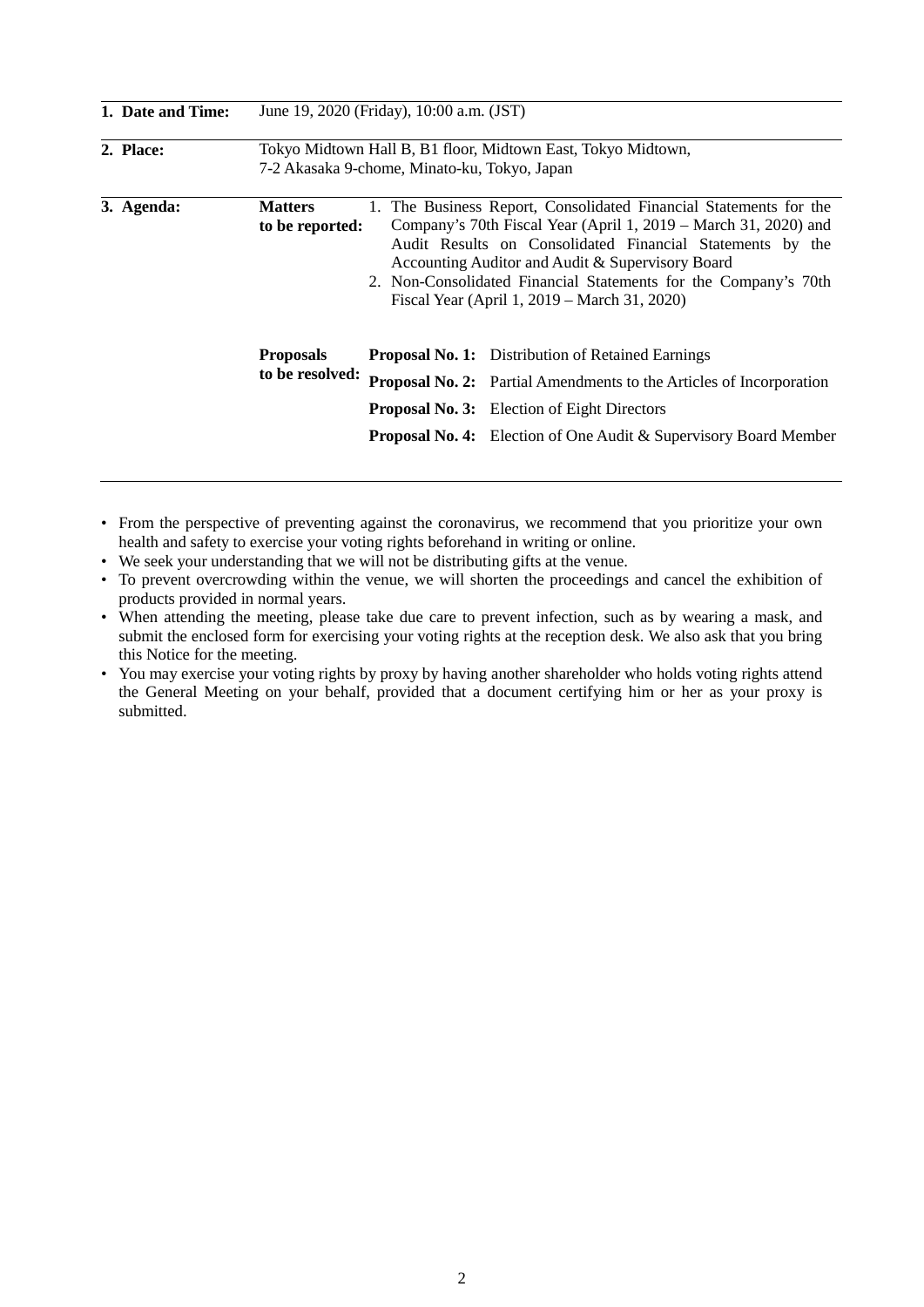# **Reference Documents for the General Meeting of Shareholders**

#### **Proposal No. 1:** Distribution of Retained Earnings

After taking into account future business outlook and volatile changes in the business environment caused by the worldwide coronavirus outbreak, the Company has decided to continue distributing dividends in accordance with our corporate philosophy of four-way returns to stakeholders (see below) while allocating cash particularly to social contribution activities and to retaining jobs.

Based on this decision, the Company hereby proposes the following as the year-end dividend for the 70th fiscal year:

| Type of dividend assets                                        | Cash                                                  |                                                                         |
|----------------------------------------------------------------|-------------------------------------------------------|-------------------------------------------------------------------------|
| Allocation of dividend assets and<br>total amount of dividends | Allocation of dividend:<br>Total amount of dividends: | 34 yen per share of common stock of<br>the Company<br>1,148,052,568 yen |
| Effective date                                                 | June 22, 2020                                         |                                                                         |

Combined with the interim dividend (36 yen per share), the total amount of annual dividends will be 70 yen per share, maintaining the same level as the previous fiscal year.



#### **Policy regarding the distribution of retained earnings in the form of dividends, etc.**

The Company's fundamental policy regarding distribution of profits is to provide four-way returns to our stakeholders: shareholders, employees, society, and the Company. The Company decides the distribution of profits based on the basic principles of increasing enterprise value per share and ensuring stable, continuous dividends while retaining internal reserves for future business expansion, comprehensively considering business performance and climate.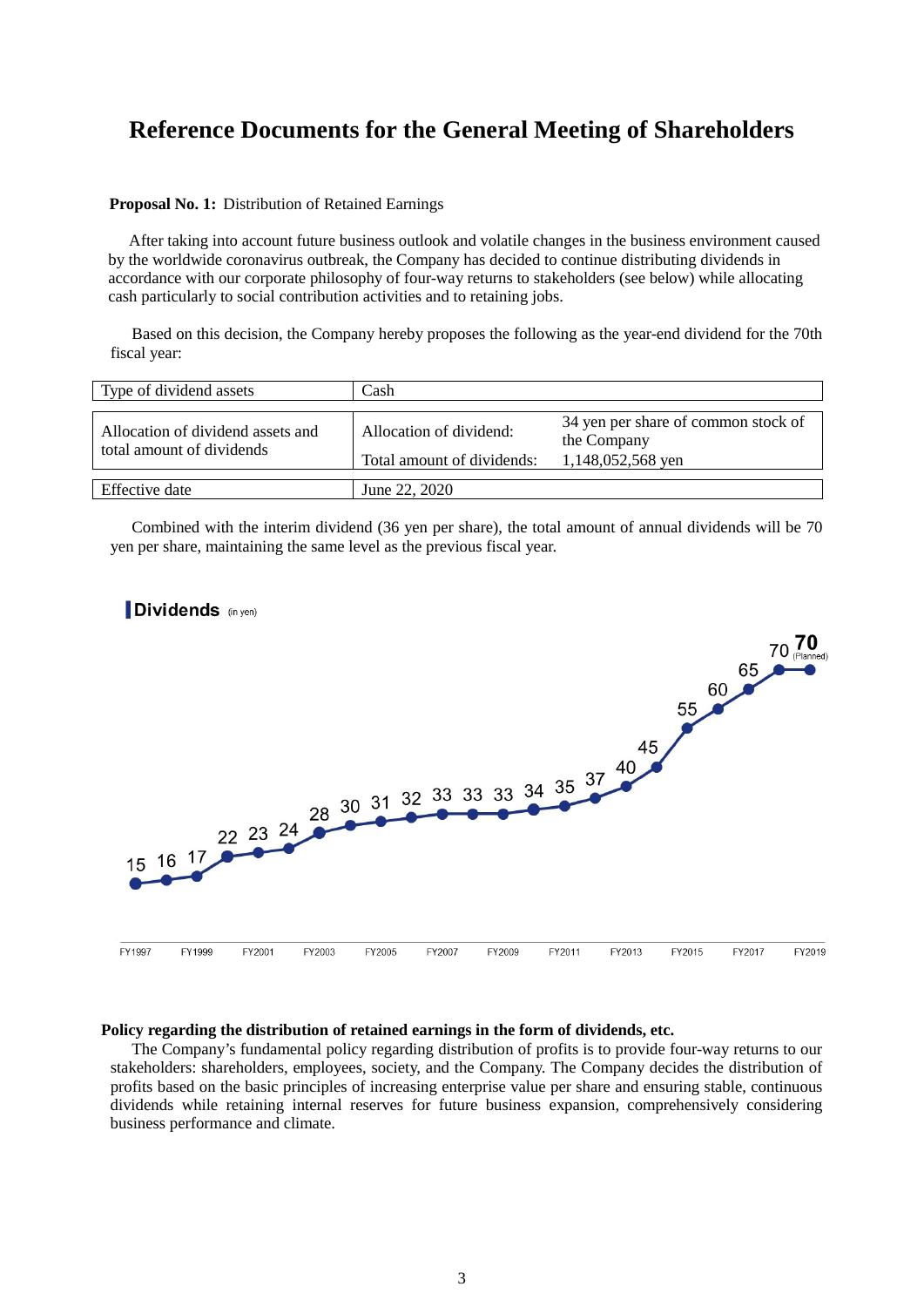## **Proposal No. 2:** Partial Amendment to the Articles of Incorporation

## 1. Reason for proposed amendment

The Company will move its head office in Tokyo from Meguro-ku to Minato-ku in order to strengthen collaboration among SATO group companies and enhance employee productivity for achieving sustainable business growth.

2. Details of amendment

(Underlines indicate amendments)

| Current articles of incorporation                                              | Proposed amendment                                                                                                                                                                                                          |
|--------------------------------------------------------------------------------|-----------------------------------------------------------------------------------------------------------------------------------------------------------------------------------------------------------------------------|
| (Location of head office)                                                      | (Location of head office)                                                                                                                                                                                                   |
| Article 3<br>The head office of the Company is located in<br>Meguro-ku, Tokyo. | Article 3<br>The head office of the Company is located in<br>Minato-ku, Tokyo.                                                                                                                                              |
| (New)                                                                          | Supplementary provision<br>The amendment to Article 3 shall take effect on the<br>date of relocation of the head office on November 25,<br>2020. This supplementary provision shall be deleted<br>after date of relocation. |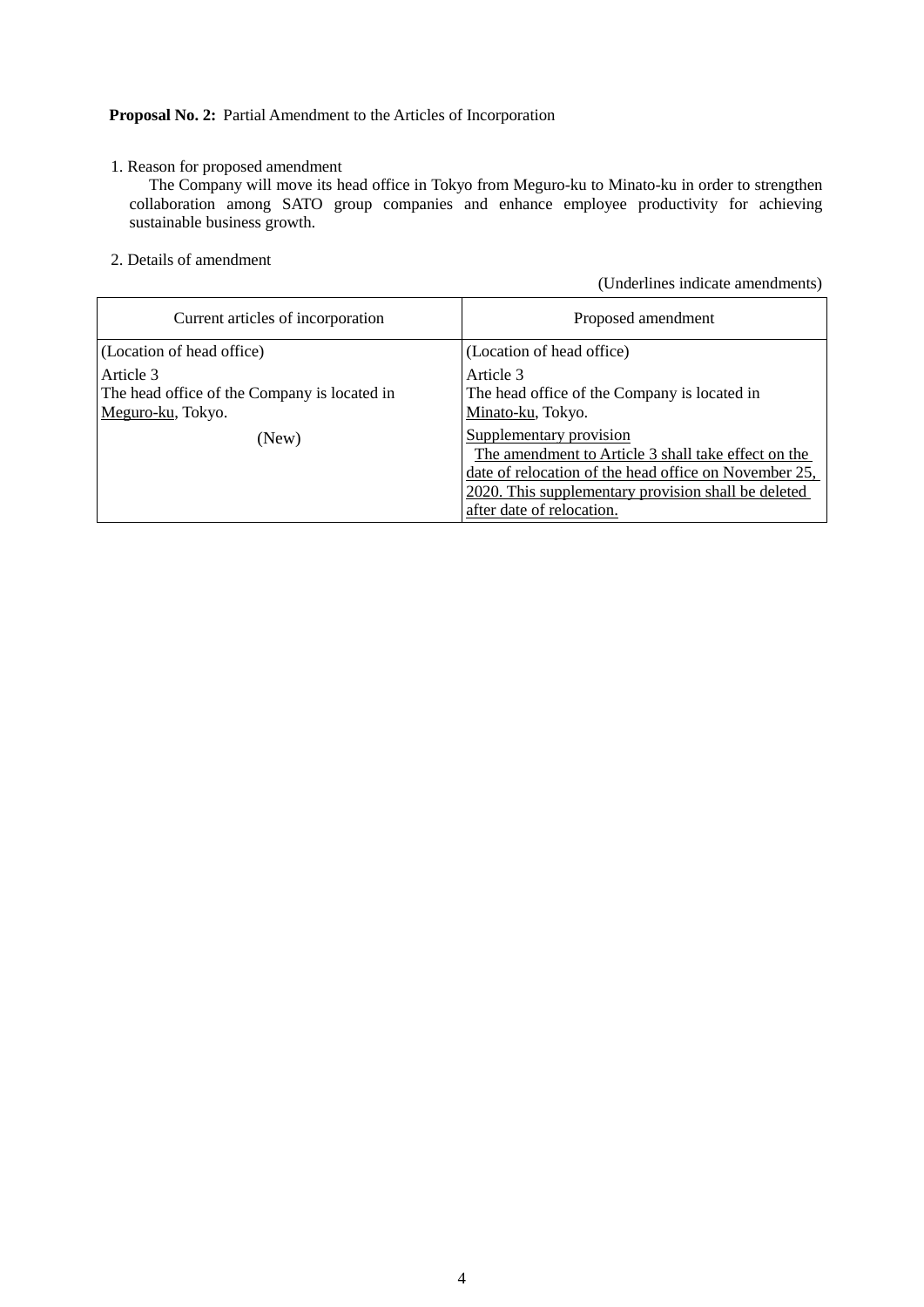#### **Proposal No. 3:** Election of Eight Directors

The terms of office of all eight Directors elected last year will expire at the conclusion of this year's Annual General Meeting of Shareholders. Following the retirement of Directors Mr. Mitsuaki Shimaguchi and Ms. Chieko Matsuda, the Company hereby proposes the election of eight Directors with the inclusion of two new nominees as decided by the Board of Directors.

The candidates are as follows:

| No. |                                                                                   | Name                | Position( $s$ ) at the<br>Company                | Attendance at the<br>Board of Directors'<br>meetings |
|-----|-----------------------------------------------------------------------------------|---------------------|--------------------------------------------------|------------------------------------------------------|
| 1   | For reelection                                                                    | Ryutaro Kotaki      | Representative<br>Director, President<br>and CEO | 12/12 (100%)                                         |
| 2   | For reelection                                                                    | Yoichi Abe          | Director, Vice<br>President and CFO              | 12/12 (100%)                                         |
| 3   | For reelection                                                                    | Tatsuo Narumi       | Director, Chair of the<br><b>Board</b>           | 12/12 (100%)                                         |
| 4   | For new election                                                                  | Hiroyuki Konuma     | <b>Vice President</b>                            |                                                      |
| 5   | For reelection<br>Independent Officer<br><b>Candidate for External Director</b>   | Yuko Tanaka         | Director                                         | 11/12 (92%)                                          |
| 6   | For reelection<br>Independent Officer<br><b>Candidate for External Director</b>   | Ryoji Itoh          | Director                                         | 10/12(83%)                                           |
| 7   | For reelection<br>Independent Officer<br><b>Candidate for External Director</b>   | Hideo Yamada        | Director                                         | 12/12 (100%)                                         |
| 8   | For new election<br>Independent Officer<br><b>Candidate for External Director</b> | Sadayoshi Fujishige |                                                  |                                                      |

Notes:

1. No material conflicts of interest exist between the Company and any of the above candidates for Directors.

- 2. Ms. Yuko Tanaka, Mr. Ryoji Itoh, Mr. Hideo Yamada and Mr. Sadayoshi Fujishige are candidates to become External Directors. The Company has appointed them as independent officers under the provisions of the Tokyo Stock Exchange and has filed a notification to that effect with the Exchange.
- 3. The Company's current Articles of Incorporation set forth that the Company may enter into agreements with External Directors in accordance with the provisions of Article 427, Paragraph (1) of the Companies Act, to limit their liability for damages as stipulated in Article 423, Paragraph (1) of the Companies Act to the minimum extent permitted by law. The Company shall continue such limited liability agreements with each of the above candidates for External Director if they are elected as proposed.

4. The years of service of each candidate (indicated on the following pages) include the term ending as of this General Meeting.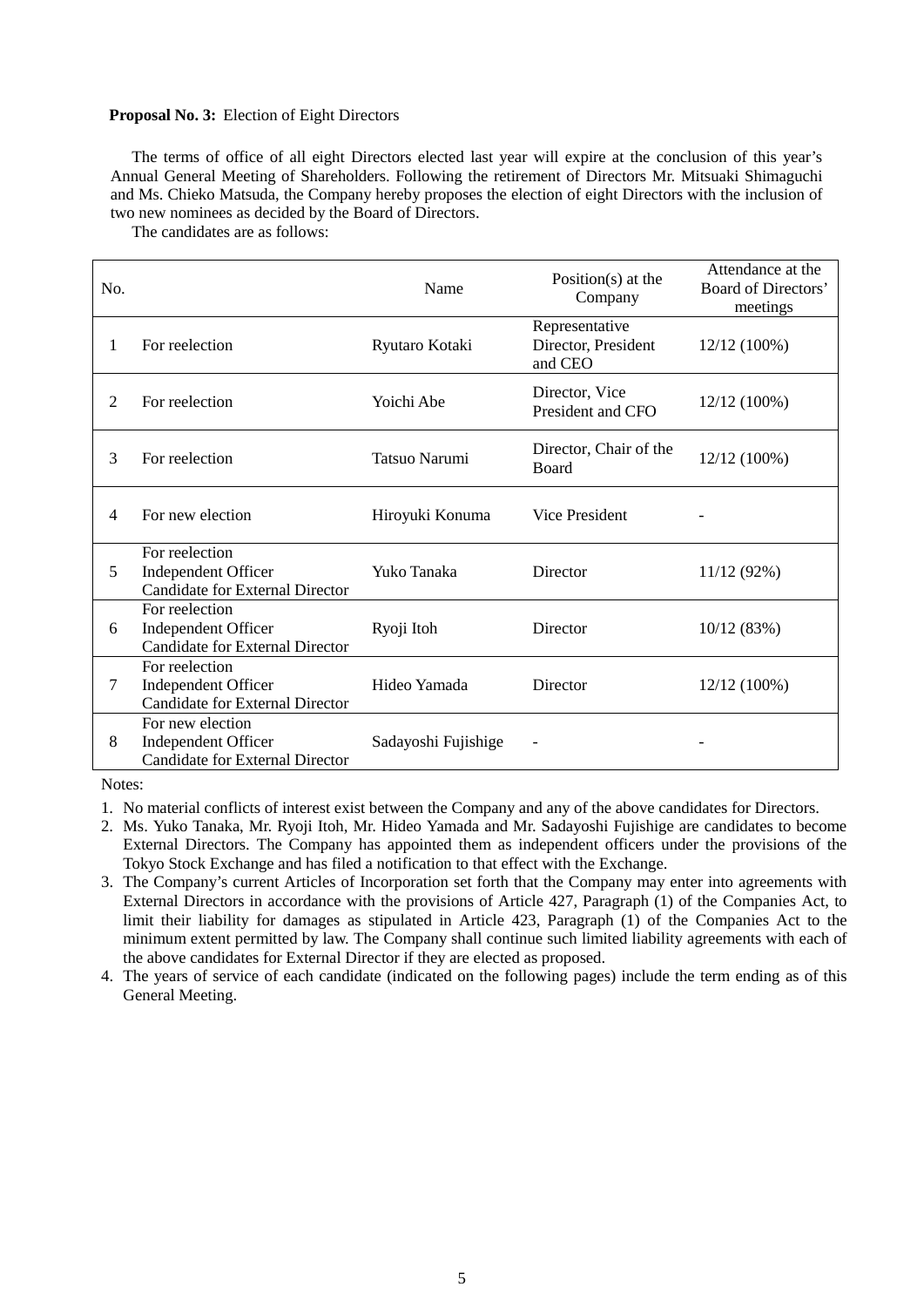| No. | Name<br>(Date of birth)                                                                                                                                  | Career summary of positions/responsibilities held at the Company<br>(key concurrent roles)                                                 |                                                                                                                                                                                                                                                                                                                                                                                                                                                                                                                                                              | Number of<br>company<br>shares owned |
|-----|----------------------------------------------------------------------------------------------------------------------------------------------------------|--------------------------------------------------------------------------------------------------------------------------------------------|--------------------------------------------------------------------------------------------------------------------------------------------------------------------------------------------------------------------------------------------------------------------------------------------------------------------------------------------------------------------------------------------------------------------------------------------------------------------------------------------------------------------------------------------------------------|--------------------------------------|
|     | Ryutaro Kotaki<br>(July 16, 1964)<br>For reelection<br>Years of service: 4<br>Attendance at the<br>Board of Directors'<br>meetings: $12/12$<br>$(100\%)$ | February 1988<br><b>July 2007</b><br>October 2011<br>April 2012<br>April 2013<br><b>July 2014</b><br>April 2016<br>June 2016<br>April 2018 | Joined the Company<br>Executive Officer and Senior Manager of Printer Sales<br>Promotion Dept., Sales Division<br>Executive Officer; Director and General Manager of<br>Domestic Sales Dept., SATO Corporation<br>Executive Officer; President, SATO Techno Lab Co., Ltd.<br>Senior Executive Officer; President, SATO Technology Co.,<br>Ltd.<br>Vice President<br>Executive Vice President and COO; President, SATO<br>Corporation<br>Representative Director, Executive Vice President and COO<br>Representative Director, President and CEO (to present) | 14,275                               |
|     | (Current position(s) at the Company)<br>Representative Director, President and CEO<br>(Reasons for nomination)                                           |                                                                                                                                            |                                                                                                                                                                                                                                                                                                                                                                                                                                                                                                                                                              |                                      |

Mr. Kotaki has held key positions in the Company's Japanese sales company (SATO Corporation) and the president role of its R&D business company, during which period he also served as Executive Officer for nine years expanding sales in Japan and improving product development processes. In April 2016, he took office as the Company's Vice President and Chief Operating Officer, and serving concurrently as the president of SATO Corporation, he has led the SATO Group with strong leadership, driving domestic businesses to also support the global expansion of customers. Since April 2018, he is directing and supervising management as Representative Director and President of the Company, utilizing his extensive experience and knowledge. The Company has determined that he is qualified to drive business management to further pursue globalization and maximize customer value, and therefore renominates him as a candidate for Director.

(Message from the candidate to shareholders)

I would first like to sincerely thank you for your continued support of our businesses.

SATO has always expanded our business focusing on garnering trust from our customers. While dealing with risks that confront us such as climate change, natural disasters and pandemics, we will work to further strengthen our businesses to meet the sophisticated and diverse needs of customers as they deal with rapidly changing challenges. We will also continue to enhance our corporate value through accelerating our growth both in Japan and overseas by honing our *genbaryoku* (on-site capabilities), which we identify as our core competency developed over time, and channeling our efforts into creating new value for customers.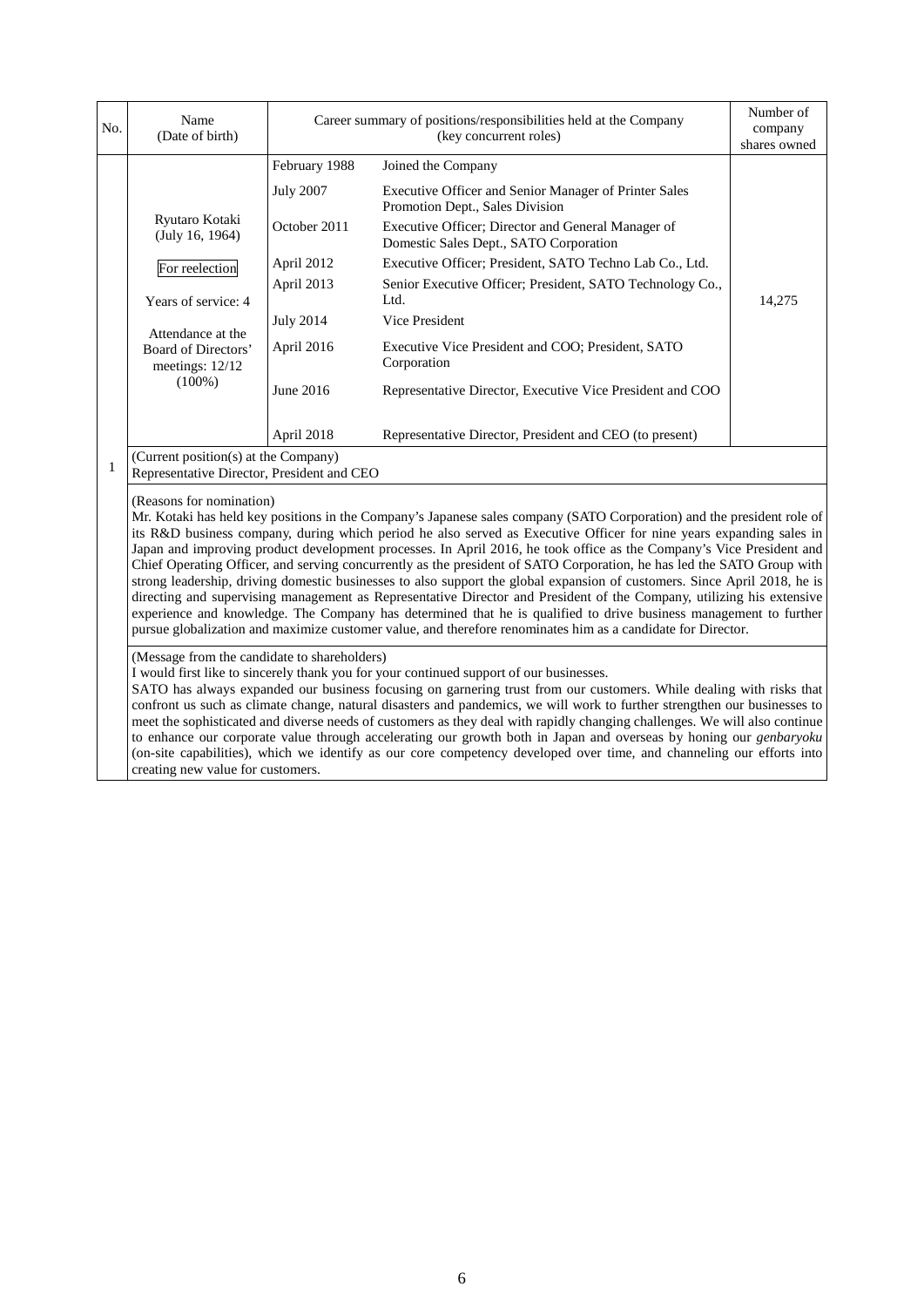| No.                         | Name<br>(Date of birth)                                                                                                                                                                                                                                                                                                                                                                                                                                                                                                                                                                                                                                                                                                                                                                  |                                                                      | Career summary of positions/responsibilities held at the Company<br>(key concurrent roles)                                                                                                                                                                                                                                                                                                                                                                                                                                                                                                                                                                                                                                                                                                                                                                  | Number of<br>company<br>shares owned |
|-----------------------------|------------------------------------------------------------------------------------------------------------------------------------------------------------------------------------------------------------------------------------------------------------------------------------------------------------------------------------------------------------------------------------------------------------------------------------------------------------------------------------------------------------------------------------------------------------------------------------------------------------------------------------------------------------------------------------------------------------------------------------------------------------------------------------------|----------------------------------------------------------------------|-------------------------------------------------------------------------------------------------------------------------------------------------------------------------------------------------------------------------------------------------------------------------------------------------------------------------------------------------------------------------------------------------------------------------------------------------------------------------------------------------------------------------------------------------------------------------------------------------------------------------------------------------------------------------------------------------------------------------------------------------------------------------------------------------------------------------------------------------------------|--------------------------------------|
|                             | Yoichi Abe<br>(September 13, 1957)<br>For reelection<br>Years of service: 2<br>Attendance at the<br>Board of Directors'<br>meetings: 12/12<br>$(100\%)$                                                                                                                                                                                                                                                                                                                                                                                                                                                                                                                                                                                                                                  | April 1980<br>December 2013<br>April 2016<br>April 2018<br>June 2018 | Joined Mitsubishi Corporation<br>Joined the Company<br>Head of President's Office<br><b>Executive Officer and CFO</b><br>Vice President and CFO<br>Director, Vice President and CFO (to present)                                                                                                                                                                                                                                                                                                                                                                                                                                                                                                                                                                                                                                                            | 2,502                                |
|                             | (Current position(s) at the Company)<br>Director, Vice President and CFO                                                                                                                                                                                                                                                                                                                                                                                                                                                                                                                                                                                                                                                                                                                 |                                                                      |                                                                                                                                                                                                                                                                                                                                                                                                                                                                                                                                                                                                                                                                                                                                                                                                                                                             |                                      |
| $\mathcal{D}_{\mathcal{L}}$ | (Reasons for nomination)<br>renominates him as a candidate for Director.                                                                                                                                                                                                                                                                                                                                                                                                                                                                                                                                                                                                                                                                                                                 |                                                                      | Mr. Abe was appointed Executive Officer and CFO after joining SATO in December 2013 as Head of President's Office.<br>He has been in charge of finance/accounting, IT, legal, risk management, and other important functions, and has been<br>driving financial/capital policies and measures for strengthening corporate governance. Since his appointment as Director<br>of the Company in 2018, he has supervised management, mainly from a financial and strategic perspective. As CFO, he<br>responds promptly to changes in economic conditions and business environment, and promotes effective governance on a<br>global level. The Company expects that he will further promote/strengthen corporate governance for continuous<br>improvement of company value by tapping into his extensive international experience and knowledge, and therefore |                                      |
|                             | (Message from the candidate to shareholders)<br>affected.                                                                                                                                                                                                                                                                                                                                                                                                                                                                                                                                                                                                                                                                                                                                |                                                                      | The coronavirus outbreak is impacting every part of the world and we are faced with issues never imagined before. I would<br>like to express my deepest condolences to those who have lost loved ones, and pray for the speedy recovery of those                                                                                                                                                                                                                                                                                                                                                                                                                                                                                                                                                                                                            |                                      |
|                             | How do we prepare for and deal with unpredictable business risks caused by this difficult situation? I would support an<br>approach that takes protective and proactive measures, fully preparing ourselves with risk management and governance<br>while establishing corporate management foundations aimed to achieve sustainable growth.<br>I am convinced SATO can provide solutions necessary to improving the productivity of customers' businesses. While the<br>coronavirus may be distancing and dividing us into individuals, we will face up to this crisis and contribute to the<br>development of society by connecting (tagging) people and things.<br>This year marks the 80th anniversary of SATO's founding. We have constantly taken on and found solutions for issues |                                                                      |                                                                                                                                                                                                                                                                                                                                                                                                                                                                                                                                                                                                                                                                                                                                                                                                                                                             |                                      |
|                             |                                                                                                                                                                                                                                                                                                                                                                                                                                                                                                                                                                                                                                                                                                                                                                                          |                                                                      | faced by different customers, and will continue to do so in the future as an indispensable part of society.                                                                                                                                                                                                                                                                                                                                                                                                                                                                                                                                                                                                                                                                                                                                                 |                                      |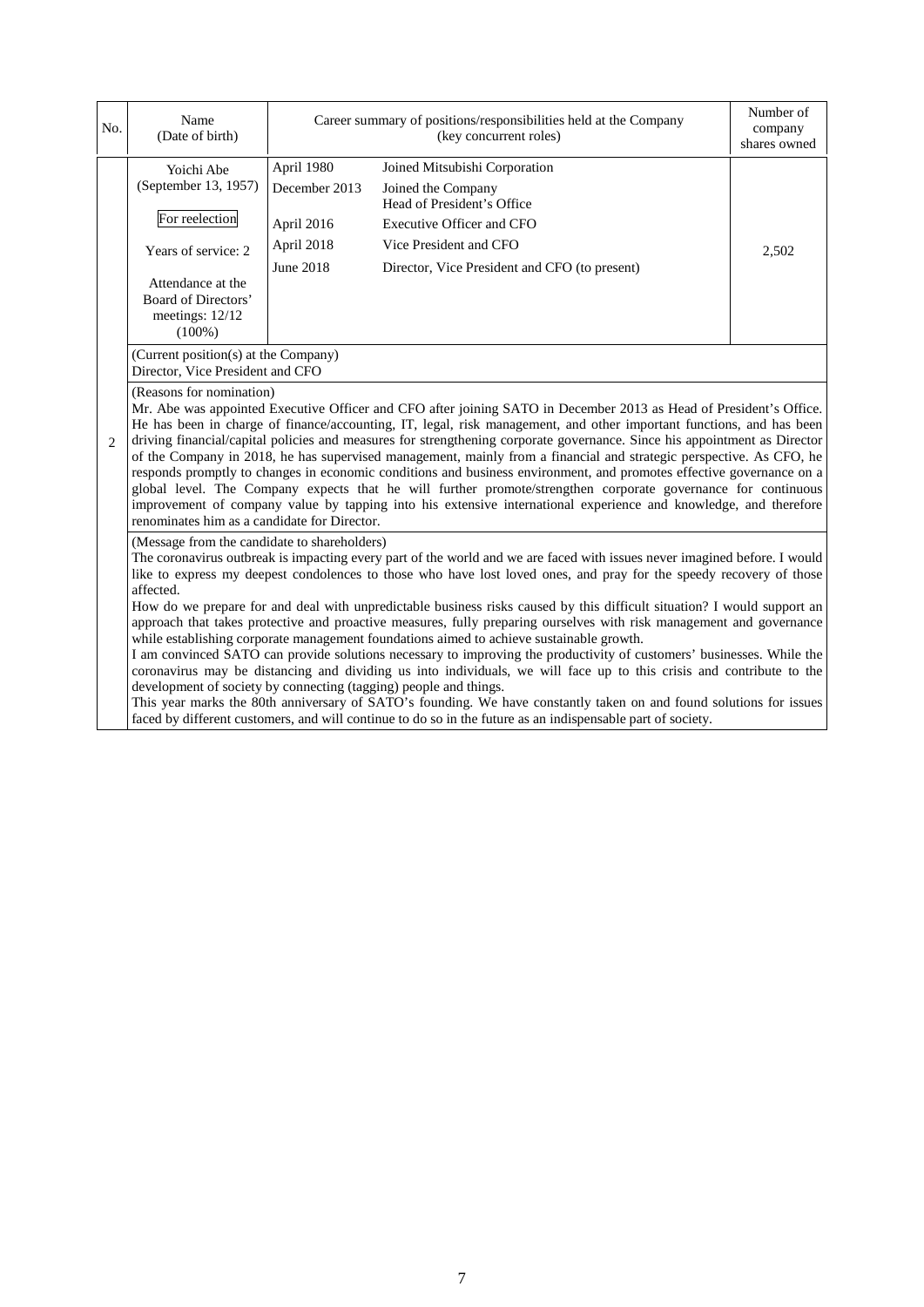| No. | Name<br>(Date of birth)                                                                                                                                                                                                                                                                                                                                                                                                                                                                                                                                                                                                                                                                                                                                   |                  | Career summary of positions/responsibilities held at the Company<br>(key concurrent roles)                        | Number of<br>company<br>shares owned |
|-----|-----------------------------------------------------------------------------------------------------------------------------------------------------------------------------------------------------------------------------------------------------------------------------------------------------------------------------------------------------------------------------------------------------------------------------------------------------------------------------------------------------------------------------------------------------------------------------------------------------------------------------------------------------------------------------------------------------------------------------------------------------------|------------------|-------------------------------------------------------------------------------------------------------------------|--------------------------------------|
|     |                                                                                                                                                                                                                                                                                                                                                                                                                                                                                                                                                                                                                                                                                                                                                           | August 2000      | Joined the Company<br>Senior Manager of Secretary's Office                                                        |                                      |
|     |                                                                                                                                                                                                                                                                                                                                                                                                                                                                                                                                                                                                                                                                                                                                                           | April 2001       | Senior Manager of Human Resources Dept., Administration<br>Division                                               |                                      |
|     | Tatsuo Narumi<br>(February 24, 1952)                                                                                                                                                                                                                                                                                                                                                                                                                                                                                                                                                                                                                                                                                                                      | May 2003         | Senior Manager of Planning Dept., Corporate Planning<br>Division                                                  |                                      |
|     | For reelection                                                                                                                                                                                                                                                                                                                                                                                                                                                                                                                                                                                                                                                                                                                                            | June 2003        | Executive Officer and Senior Manager of Planning Dept.,<br><b>Corporate Planning Division</b>                     |                                      |
|     | Years of service: 12                                                                                                                                                                                                                                                                                                                                                                                                                                                                                                                                                                                                                                                                                                                                      | October 2005     | Executive Officer, General Manager of Corporate Planning<br>Division, and Senior Manager of Planning Dept.        | 23,137                               |
|     | Attendance at the<br>Board of Directors'                                                                                                                                                                                                                                                                                                                                                                                                                                                                                                                                                                                                                                                                                                                  | January 2006     | Senior Executive Officer and General Manager of Corporate<br><b>Planning Division</b>                             |                                      |
|     | meetings: 12/12<br>$(100\%)$                                                                                                                                                                                                                                                                                                                                                                                                                                                                                                                                                                                                                                                                                                                              | <b>July 2007</b> | Vice President and General Manager of Corporate Planning<br><b>Division</b>                                       |                                      |
|     |                                                                                                                                                                                                                                                                                                                                                                                                                                                                                                                                                                                                                                                                                                                                                           | <b>June 2008</b> | Director, Vice President, and General Manager of Corporate<br><b>Planning Division</b>                            |                                      |
|     |                                                                                                                                                                                                                                                                                                                                                                                                                                                                                                                                                                                                                                                                                                                                                           | <b>July 2009</b> | Director (to present)                                                                                             |                                      |
| 3   |                                                                                                                                                                                                                                                                                                                                                                                                                                                                                                                                                                                                                                                                                                                                                           | January 2020     | Chair of the Board (to present)                                                                                   |                                      |
|     | (Current position(s) at the Company)<br>Director, Chair of the Board                                                                                                                                                                                                                                                                                                                                                                                                                                                                                                                                                                                                                                                                                      |                  |                                                                                                                   |                                      |
|     | (Reasons for nomination)<br>Mr. Narumi has served as the Company's Executive Officer for six years while heading its Corporate Planning Division.<br>Since he became Director in 2008, he has worked to strengthen corporate management foundations, and to enhance our<br>governance structure in sales group companies starting 2014. As an internal non-executive Director, he has been appointed<br>Chair of the Board to ensure oversight of management decisions and business execution. The Company has determined<br>that he is qualified to drive business management to further pursue globalization and maximize customer value, and<br>therefore renominates him as a candidate for Director.<br>(Message from the candidate to shareholders) |                  |                                                                                                                   |                                      |
|     |                                                                                                                                                                                                                                                                                                                                                                                                                                                                                                                                                                                                                                                                                                                                                           |                  | Amid demand for further strengthening of corporate governance, I became Chair of the Board and Chairperson of the |                                      |

Business Risk Committee in January 2020, and have been working to ensure that the Board fulfills its duties to make important business decisions and supervise the executive team. Previously, the Board was chaired in rotation, but we have accepted that it is necessary to appoint an internal non-executive Director who understands our business situation so that the right agenda items can be raised in a timely, appropriate manner and their contents duly examined and deliberated upon. I will consult as appropriate with the executive team and collaborate with External Directors and Audit & Supervisory Board Members to raise the effectiveness of board meetings, working with a sense of urgency to fulfill the responsibilities entrusted to me by our shareholders and other stakeholders.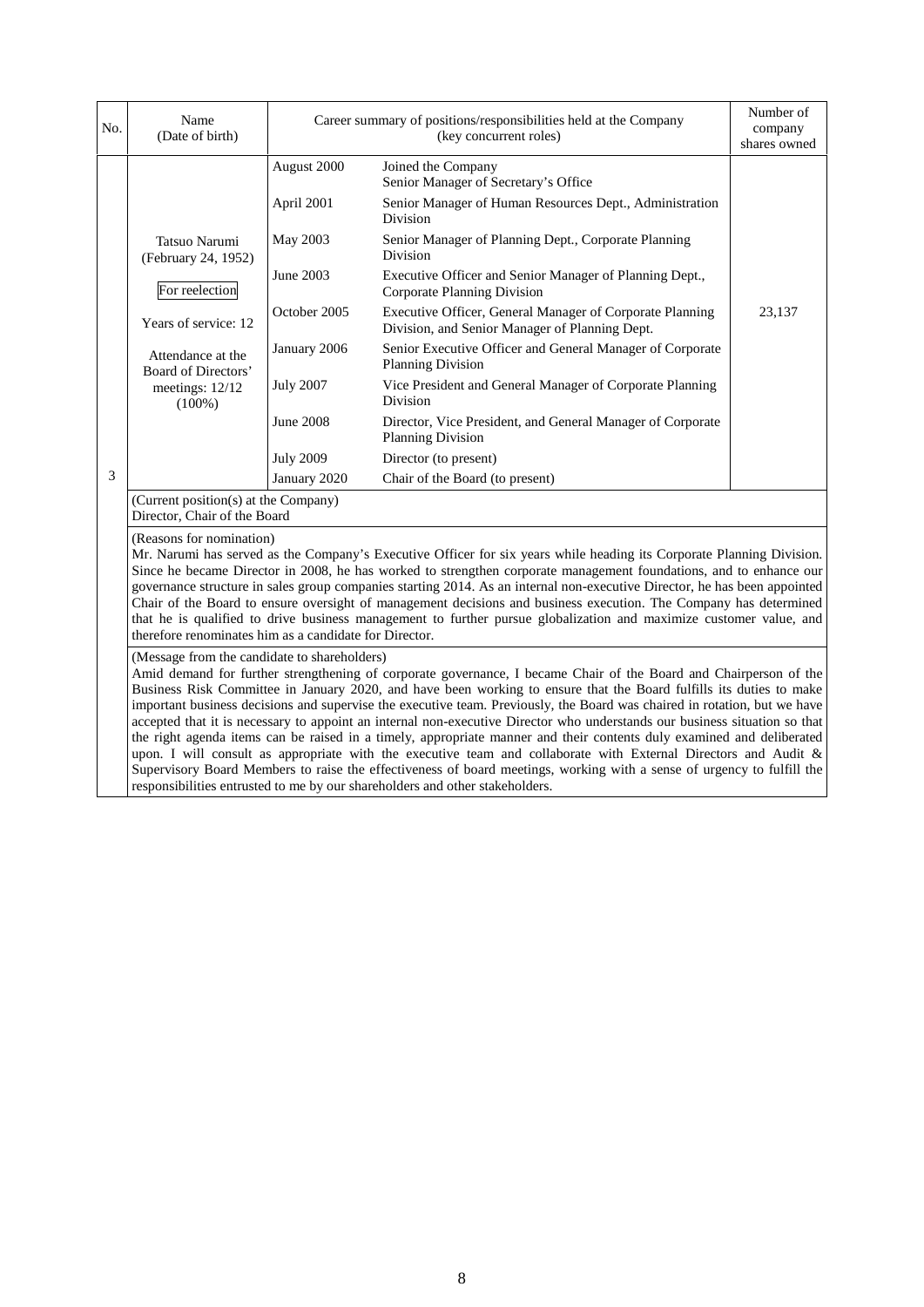| No. | Name<br>(Date of birth)                                                                                                                                                                                                                                                                                                                                                                                                                                                                                                                                                                                                                 | Career summary of positions/responsibilities held at the Company<br>(key concurrent roles) |                                                                                         | Number of<br>company<br>shares owned |  |
|-----|-----------------------------------------------------------------------------------------------------------------------------------------------------------------------------------------------------------------------------------------------------------------------------------------------------------------------------------------------------------------------------------------------------------------------------------------------------------------------------------------------------------------------------------------------------------------------------------------------------------------------------------------|--------------------------------------------------------------------------------------------|-----------------------------------------------------------------------------------------|--------------------------------------|--|
|     |                                                                                                                                                                                                                                                                                                                                                                                                                                                                                                                                                                                                                                         | <b>July 2000</b>                                                                           | Joined SATO Corporation                                                                 |                                      |  |
|     |                                                                                                                                                                                                                                                                                                                                                                                                                                                                                                                                                                                                                                         | April 2010                                                                                 | General Manager of Medical Dept., Tokyo Division, Japan<br>Sales Headquarters           |                                      |  |
|     | Hiroyuki Konuma<br>(March 14, 1973)                                                                                                                                                                                                                                                                                                                                                                                                                                                                                                                                                                                                     | April 2013                                                                                 | President for healthcare business, SATO Corporation                                     |                                      |  |
|     |                                                                                                                                                                                                                                                                                                                                                                                                                                                                                                                                                                                                                                         | April 2014                                                                                 | President, SATO Healthcare Co., Ltd.                                                    | 2,076                                |  |
|     | For new election                                                                                                                                                                                                                                                                                                                                                                                                                                                                                                                                                                                                                        | <b>July 2015</b>                                                                           | Executive Officer and Chief Wellness Officer                                            |                                      |  |
|     |                                                                                                                                                                                                                                                                                                                                                                                                                                                                                                                                                                                                                                         | April 2019                                                                                 | Vice President; President and Head of RFID business, SATO<br>Corporation                |                                      |  |
|     |                                                                                                                                                                                                                                                                                                                                                                                                                                                                                                                                                                                                                                         | April 2020                                                                                 | Vice President; President and Head of global business,<br>SATO Corporation (to present) |                                      |  |
| 4   | (Current position(s) at the Company)<br>Vice President                                                                                                                                                                                                                                                                                                                                                                                                                                                                                                                                                                                  |                                                                                            |                                                                                         |                                      |  |
|     | (Reasons for nomination)<br>Mr. Konuma has served important roles in the health care business, which he expanded upon his appointment to President<br>of SATO Healthcare in 2014. After assuming President of SATO Corporation in 2019, he has steered both the Japan and<br>overseas businesses forward. He also has contributed huge efforts to promoting corporate wellness as Chief Wellness<br>Officer. The Company has determined that he is qualified to drive sustainable business management globally, and therefore<br>nominates him as a candidate for Director.                                                             |                                                                                            |                                                                                         |                                      |  |
|     | (Message from the candidate to shareholders)<br>As President of SATO Corporation, I am responsible for overseeing its development, manufacturing and sales activities. I<br>am humbled by this nomination as a Director candidate. SATO has always strived to provide the best solutions that solve<br>customer challenges both in Japan and overseas to improve customer value and realize a sustainable society. In times like<br>now when we need to accurately pick up on rapid changes around us, I will work with speed and resoluteness to meet the<br>expectations of stakeholders and continue to enhance our corporate value. |                                                                                            |                                                                                         |                                      |  |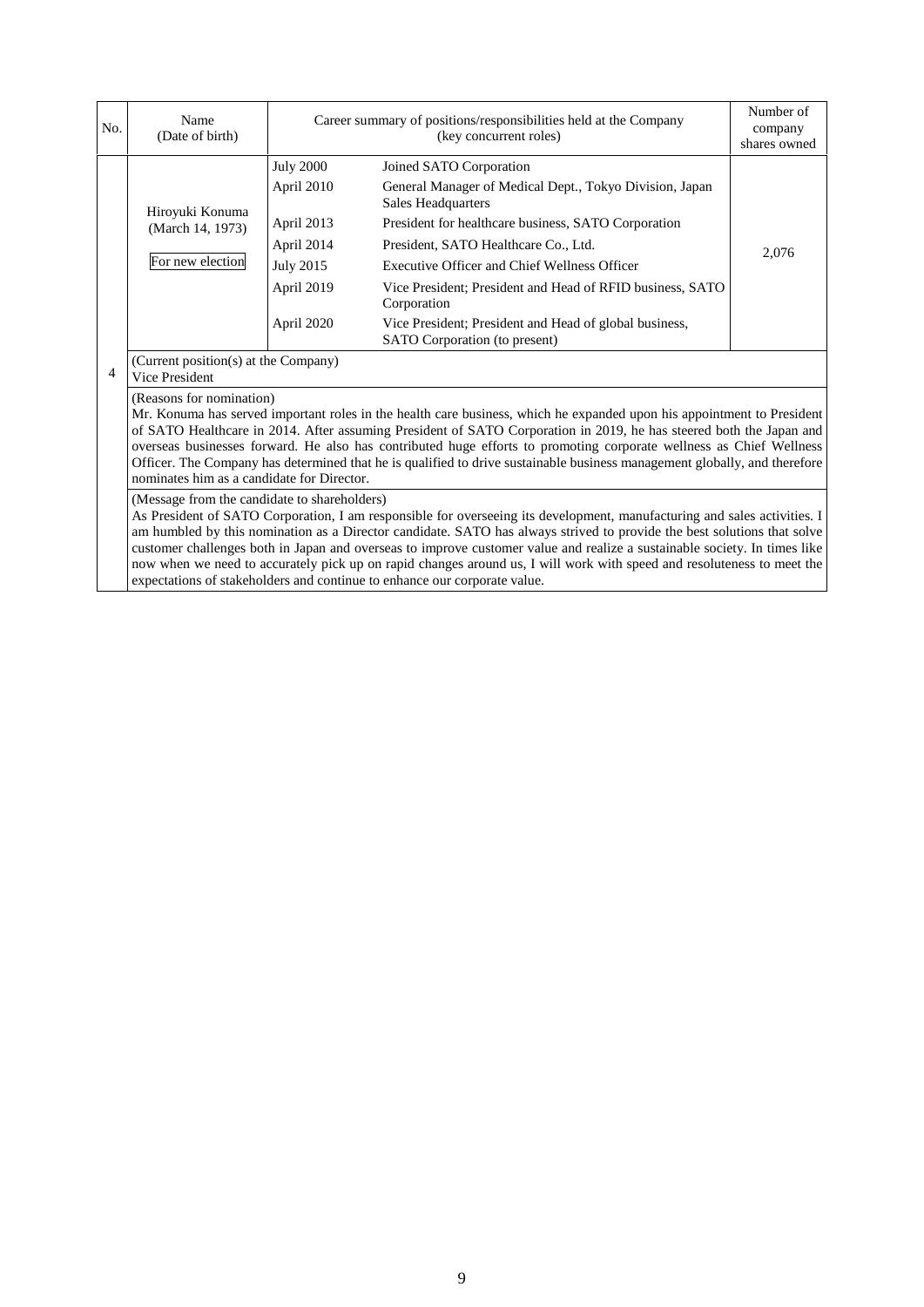| No. | Name<br>(Date of birth)                                                                                                                                                       |                                                                                                                                                                                                                                    | Career summary<br>(key concurrent roles)                                                                                                                                                                                                                                                                                                                                                                                                                                                                                                                                                                                                                                                                                                                                                                                                                                                                                                                                                                                                                                                                                                                | Number of<br>company<br>shares owned |
|-----|-------------------------------------------------------------------------------------------------------------------------------------------------------------------------------|------------------------------------------------------------------------------------------------------------------------------------------------------------------------------------------------------------------------------------|---------------------------------------------------------------------------------------------------------------------------------------------------------------------------------------------------------------------------------------------------------------------------------------------------------------------------------------------------------------------------------------------------------------------------------------------------------------------------------------------------------------------------------------------------------------------------------------------------------------------------------------------------------------------------------------------------------------------------------------------------------------------------------------------------------------------------------------------------------------------------------------------------------------------------------------------------------------------------------------------------------------------------------------------------------------------------------------------------------------------------------------------------------|--------------------------------------|
| 5   | Yuko Tanaka<br>(January 30, 1952)<br>For reelection<br>Independent<br>External<br>Years of service: 16<br>Attendance at the<br>Board of Directors'<br>meetings: $11/12$ (92%) | April 1980<br>April 1983<br>April 1986<br>April 1991<br>April 1993<br>April 2003<br><b>June 2004</b><br>April 2007<br>June 2009<br>April 2010<br>April 2012<br>April 2014<br>April 2014<br>June 2014<br>October 2017<br>April 2020 | Full-time Lecturer, 1st Faculty of Liberal Arts, Hosei<br>University<br>Assistant Professor, 1st Faculty of Liberal Arts, Hosei<br>University<br>Exchange fellow, Peking University<br>Professor, 1st Faculty of Liberal Arts, Hosei University<br>Overseas fellow, University of Oxford<br>Professor, Department of Media and Communication<br>Studies, Faculty of Social Sciences, Hosei University<br>(to present)<br>External Director of the Company (to present)<br>Professor, International Japanese Studies Institute (graduate)<br>school), Hosei University (to present)<br>Director, Suntory Foundation for Arts (to present)<br>Chairperson, International Japanese Studies Institute<br>(graduate school) management committee, Hosei University<br>Dean, Faculty of Social Sciences, Hosei University<br>President and Chief Trustee, Hosei University<br>(to present)<br>Trustee, Japan University Accreditation Association<br>Executive Director, The Japan Association of Private<br>Universities and Colleges (to present)<br>Trustee, The Open University of Japan (to present)<br>Managing Trustee, Japan University Accreditation | 3,125                                |
|     | (Current position(s) at the Company)                                                                                                                                          |                                                                                                                                                                                                                                    | Association (to present)                                                                                                                                                                                                                                                                                                                                                                                                                                                                                                                                                                                                                                                                                                                                                                                                                                                                                                                                                                                                                                                                                                                                |                                      |
|     | Director<br>(Reasons for nomination)                                                                                                                                          |                                                                                                                                                                                                                                    | Ms. Tanaka possesses extensive experience and broad insights as university professor and president, tapping into them                                                                                                                                                                                                                                                                                                                                                                                                                                                                                                                                                                                                                                                                                                                                                                                                                                                                                                                                                                                                                                   |                                      |

diversity management. The Company has determined that she is qualified to drive sustainable business management globally, and therefore renominates her as a candidate for External Director.

(Message from the candidate to shareholders)

SATO provides auto-ID solutions that support peoples' logistics and healthcare needs even in times of crisis. The importance of such technologies that connect things and information will continue to grow. My vision is to help further solidify SATO's corporate management foundations to empower diverse personnel to contribute to the betterment of our rapidly changing society. To improve the quality of companies and society, we must develop the capabilities of aspiring female employees and place them in decision-making positions. I will, therefore, also seek to continue promoting diversity and collaboration beyond gender, cultural, and ethnic divides so as to improve the enterprise quality of the company.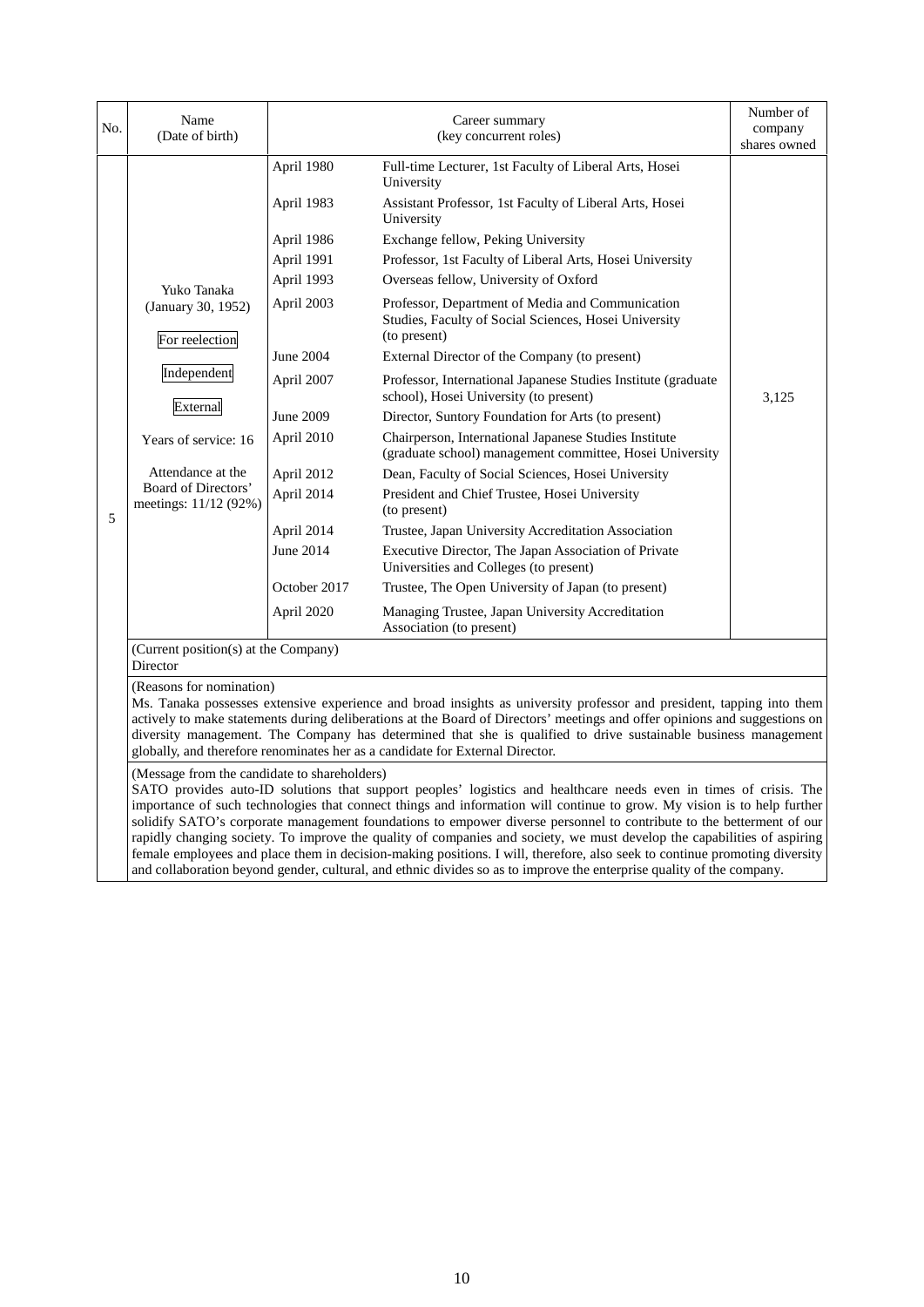| No. | Name<br>(Date of birth)                                                                                                                                                      |                                                                                                                                                                                     | Career summary<br>(key concurrent roles)                                                                                                                                                                                                                                                                                                                                                                                                                                                                                                                                                                                                                                                                                                                            | Number of<br>company<br>shares owned |
|-----|------------------------------------------------------------------------------------------------------------------------------------------------------------------------------|-------------------------------------------------------------------------------------------------------------------------------------------------------------------------------------|---------------------------------------------------------------------------------------------------------------------------------------------------------------------------------------------------------------------------------------------------------------------------------------------------------------------------------------------------------------------------------------------------------------------------------------------------------------------------------------------------------------------------------------------------------------------------------------------------------------------------------------------------------------------------------------------------------------------------------------------------------------------|--------------------------------------|
| 6   | Ryoji Itoh<br>(January 14, 1952)<br>For reelection<br>Independent<br>External<br>Years of service: 6<br>Attendance at the<br>Board of Directors'<br>meetings: 10/12<br>(83%) | <b>July 1979</b><br>January 1984<br><b>June 1988</b><br>September 1990<br>May 2000<br>January 2001<br>April 2006<br>June 2008<br>May 2012<br>January 2013<br>June 2014<br>June 2014 | Joined McKinsey & Company<br>Partner, McKinsey & Company<br>Director for product development, UCC Ueshima Coffee<br>Co., Ltd.<br>Representative Director, Schroder Ventures K.K.<br>Project Professor, Graduate School of Media and<br>Governance, Keio University<br>President, Bain & Company Japan, Inc.<br>Representative Director, Planet Plan. Co., Ltd.<br>(to present)<br>External Director of the Company<br>External Director, Renown Incorporated<br>Representative Director, El Sol Business Advisor<br>Corporation<br>External Director of the Company (to present)<br>External Director, Miraca Holdings Inc. (to present)                                                                                                                            | 2,003                                |
|     | (Current position(s) at the Company)<br>Director                                                                                                                             |                                                                                                                                                                                     |                                                                                                                                                                                                                                                                                                                                                                                                                                                                                                                                                                                                                                                                                                                                                                     |                                      |
|     | (Reasons for nomination)<br>Director.<br>(Message from the candidate to shareholders)                                                                                        |                                                                                                                                                                                     | Mr. Itoh possesses extensive experience and broad insights as corporate executive and graduate school professor, tapping<br>into them actively to offer opinions and recommendations on business-critical matters during deliberations at the Board of<br>Directors' meetings with the awareness of enhancing SATO's governance structure. The Company has determined that he<br>is qualified to drive sustainable business management globally, and therefore renominates him as a candidate for External<br>As IoT makes its way into the business world with increasing speed, I believe the SATO Group's social mission to collect<br>small data will grow increasingly important. I will work to spread this corporate identity worldwide to contribute to the |                                      |

development of a global society, ensuring that it will translate to creation of shareholder value by maintaining and strengthening corporate governance from an independent standpoint to achieve further growth for SATO Group in a strategic manner.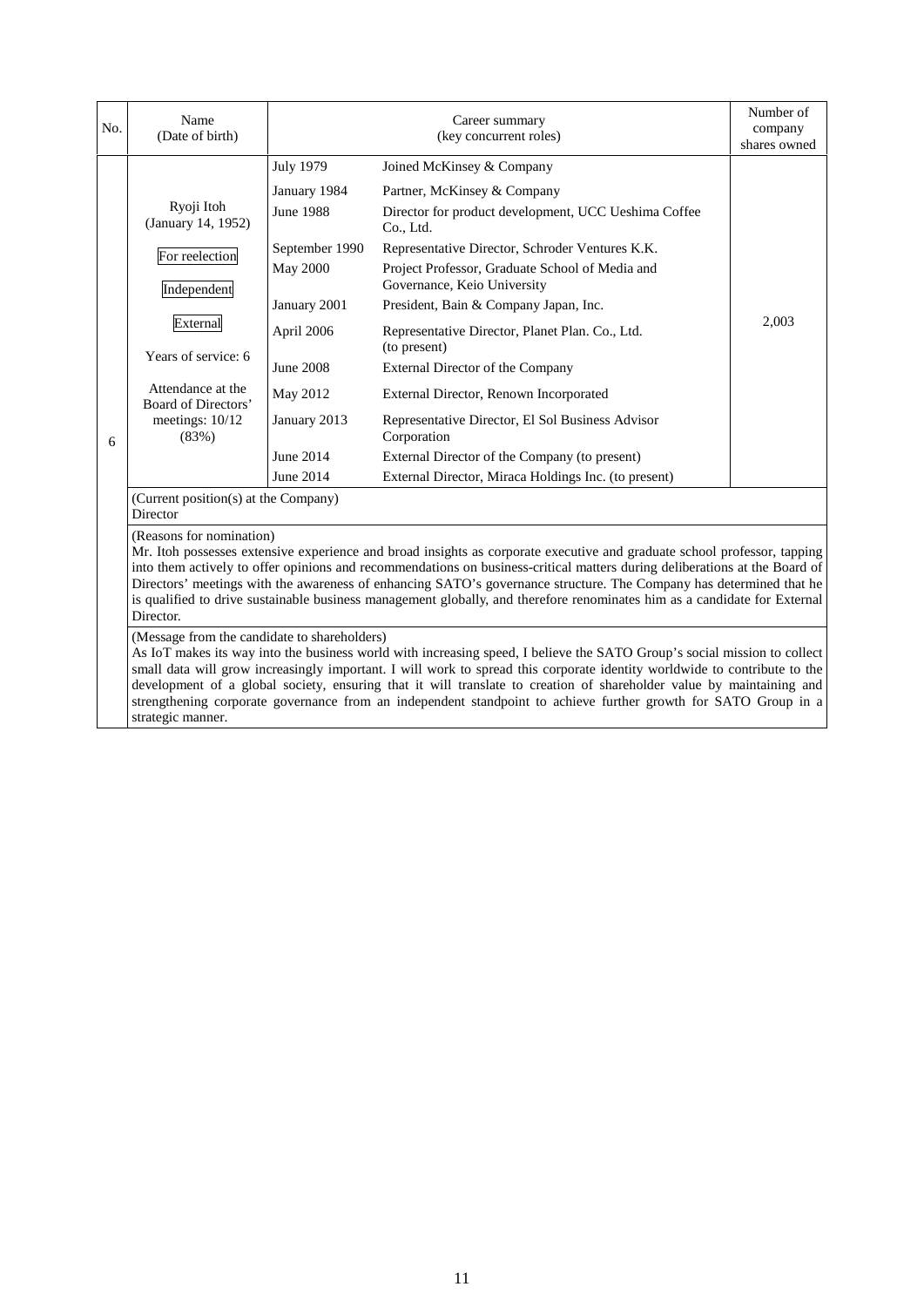| No. | Name<br>(Date of birth)                                                                                                                                                            |                                                                                                                                                                   | Career summary<br>(key concurrent roles)                                                                                                                                                                                                                                                                                                                                                                                                                                                                                                                                                                                                                                                                                                                                           | Number of<br>company<br>shares owned |
|-----|------------------------------------------------------------------------------------------------------------------------------------------------------------------------------------|-------------------------------------------------------------------------------------------------------------------------------------------------------------------|------------------------------------------------------------------------------------------------------------------------------------------------------------------------------------------------------------------------------------------------------------------------------------------------------------------------------------------------------------------------------------------------------------------------------------------------------------------------------------------------------------------------------------------------------------------------------------------------------------------------------------------------------------------------------------------------------------------------------------------------------------------------------------|--------------------------------------|
| 7   | Hideo Yamada<br>(January 23, 1952)<br>For reelection<br>Independent<br>External<br>Years of service: 4<br>Attendance at the<br>Board of Directors'<br>meetings: 12/12<br>$(100\%)$ | March 1984<br>April 1984<br>October 1992<br>May 1998<br>June 2004<br>March 2006<br>June 2007<br>June 2007<br>March 2009<br>April 2010<br>April 2014<br>April 2014 | Graduated from the Legal Training and Research Institute<br>Registered as an attorney (Daini Tokyo Bar Association)<br>President, Hideo Yamada Law Office (currently Yamada &<br>Ozaki Law Office) (to present)<br>External Audit & Supervisory Board Member, Taiyo<br>Chemical Industry Co., Ltd. (to present)<br>External Director of the Company<br>External Director, Lion Corporation<br>External Audit & Supervisory Board Member, Ishii Food<br>Co., Ltd.<br>External Audit & Supervisory Board Member, Mikuni<br>Corporation<br>External Director, Hulic Co., Ltd. (to present)<br>Executive Governor, Japan Federation of Bar Associations<br>Vice President, Japan Federation of Bar Associations<br>Chairperson, Daini Tokyo Bar Association                            | 1,266                                |
|     |                                                                                                                                                                                    | June 2015<br>June 2015<br>June 2016                                                                                                                               | External Director of the Company (to present)<br>Chairperson, Akiko Tachibana Memorial Foundation<br>(to present)<br>External Director, Mikuni Corporation (to present)                                                                                                                                                                                                                                                                                                                                                                                                                                                                                                                                                                                                            |                                      |
|     | (Current position(s) at the Company)<br>Director                                                                                                                                   |                                                                                                                                                                   |                                                                                                                                                                                                                                                                                                                                                                                                                                                                                                                                                                                                                                                                                                                                                                                    |                                      |
|     | (Reasons for nomination)                                                                                                                                                           |                                                                                                                                                                   | Mr. Yamada possesses extensive experience and broad insights as an attorney at law, tapping into them actively to offer<br>opinions and recommendations on business-critical matters during deliberations at the Board of Directors' meetings from<br>the perspective of meeting stakeholders' expectations. The Company has determined that he is qualified to drive<br>sustainable business management globally, and therefore renominates him as a candidate for External Director.                                                                                                                                                                                                                                                                                             |                                      |
|     | (Message from the candidate to shareholders)                                                                                                                                       |                                                                                                                                                                   | Set to celebrate its 80th anniversary of founding this year, SATO finds itself in an extremely challenging situation now due<br>to the coronavirus outbreak. Be it countries, companies or individuals, we must put ourselves to the test and work together<br>to overcome this. The future is unpredictable and uncertain, perhaps more so for companies operating across many<br>locations in the world like SATO. I think it is important for the company to revisit the initial visions of its founder, Mr. Yo<br>Sato, and get its basics right by living the Spirit of SATO. As External Director, I hope to fully utilize the knowledge I have<br>gained over the years from working with different companies and my legal perceptivity as attorney at law to contribute to |                                      |

SATO's growth.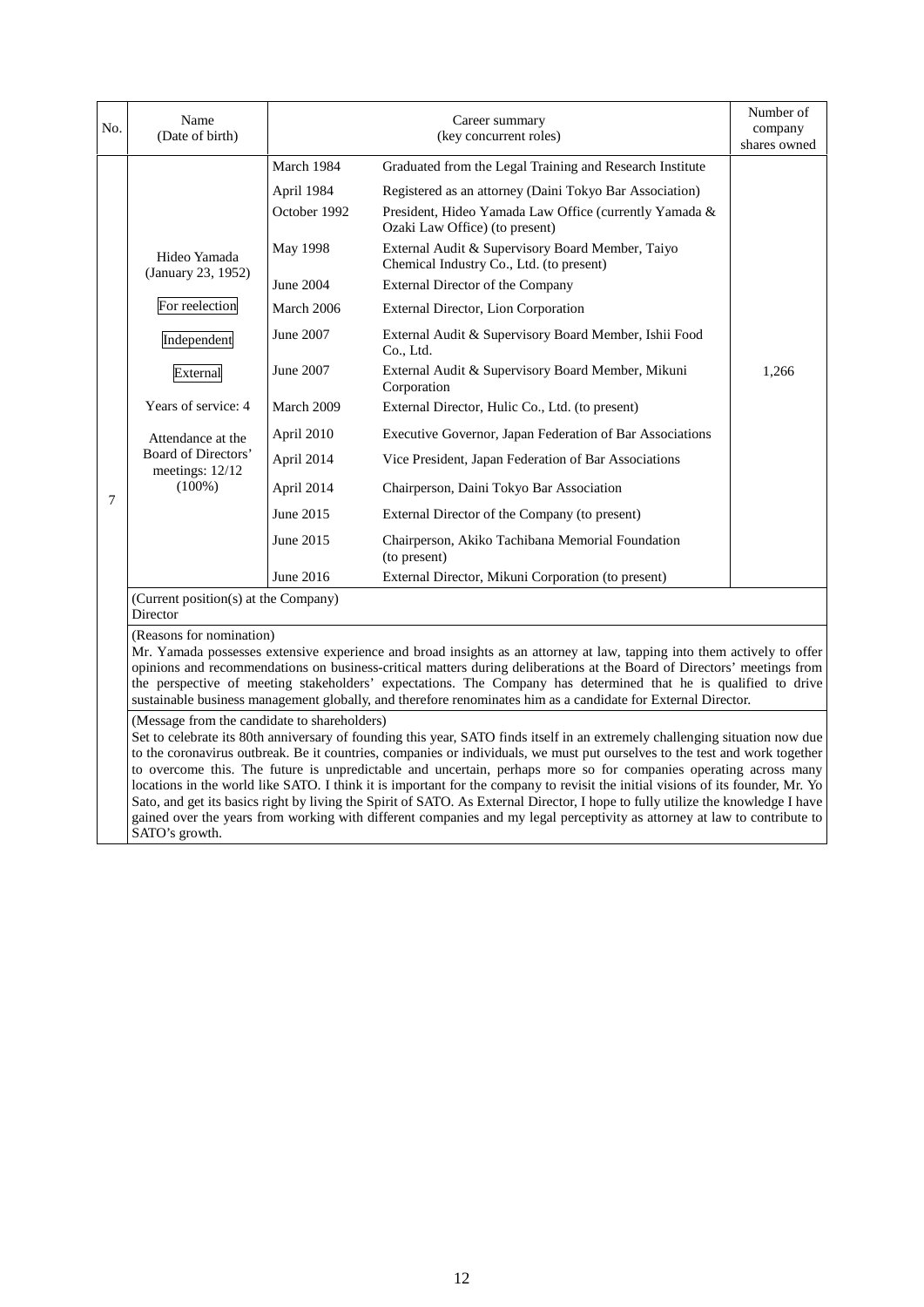| No.                                                                                                                                                                                                                                                                                                                                                                                                                                                                                                                                                                                                                                                                                                                                                                                                                                                                                                                                                                                                                                                                                                                                                                                                 | Name<br>(Date of birth)                                                                 |                                                                                              | Career summary<br>(key concurrent roles)                                                                                                                                                                                                                                                                                                                                                                | Number of<br>company<br>shares owned |  |
|-----------------------------------------------------------------------------------------------------------------------------------------------------------------------------------------------------------------------------------------------------------------------------------------------------------------------------------------------------------------------------------------------------------------------------------------------------------------------------------------------------------------------------------------------------------------------------------------------------------------------------------------------------------------------------------------------------------------------------------------------------------------------------------------------------------------------------------------------------------------------------------------------------------------------------------------------------------------------------------------------------------------------------------------------------------------------------------------------------------------------------------------------------------------------------------------------------|-----------------------------------------------------------------------------------------|----------------------------------------------------------------------------------------------|---------------------------------------------------------------------------------------------------------------------------------------------------------------------------------------------------------------------------------------------------------------------------------------------------------------------------------------------------------------------------------------------------------|--------------------------------------|--|
|                                                                                                                                                                                                                                                                                                                                                                                                                                                                                                                                                                                                                                                                                                                                                                                                                                                                                                                                                                                                                                                                                                                                                                                                     | Sadayoshi Fujishige<br>(January 1, 1947)<br>For new election<br>Independent<br>External | March 2004<br>January 2012<br>April 2012<br>June 2014<br>March 2016<br>June 2016<br>May 2019 | Representative Director and President, Lion Corporation<br>Representative Director and Chairperson, Lion Corporation<br>External Director, Showa Nishikawa Co., Ltd. (to present)<br>Chairperson, Japan Table Tennis Association (to present)<br>Advisor, Lion Corporation (to present)<br>Chairperson, Advertising Council Japan (to present)<br>Chairperson, Japan Marketing Association (to present) | $\Omega$                             |  |
| 8                                                                                                                                                                                                                                                                                                                                                                                                                                                                                                                                                                                                                                                                                                                                                                                                                                                                                                                                                                                                                                                                                                                                                                                                   | (Current position(s) at the Company)                                                    |                                                                                              |                                                                                                                                                                                                                                                                                                                                                                                                         |                                      |  |
| (Reasons for nomination)<br>Mr. Fujishige possesses extensive experience and deep insights as corporate executive. Having engaged in marketing/<br>product planning for many years and led the development of eco-friendly products, he is profoundly knowledgeable about<br>environmental issues and the social role of companies. The Company has determined that he is qualified to drive<br>sustainable business management globally, and therefore nominates him as a candidate for External Director.<br>(Message from the candidate to shareholders)<br>Companies depend on <i>genbaryoku</i> (on-site capabilities). Outstanding <i>genbaryoku</i> is what makes a company strong and its<br>continuous developments possible. When we have different businesses linking up their site operations dynamically with<br>one another, new values can be generated to improve productivity across our society.<br>I understand SATO is a company that provides products and services for businesses to solve critical on-site issues,<br>heighten genbaryoku, and create new values. As External Director, I will do what I can to help SATO Group contribute to<br>the development of society. |                                                                                         |                                                                                              |                                                                                                                                                                                                                                                                                                                                                                                                         |                                      |  |
|                                                                                                                                                                                                                                                                                                                                                                                                                                                                                                                                                                                                                                                                                                                                                                                                                                                                                                                                                                                                                                                                                                                                                                                                     |                                                                                         |                                                                                              |                                                                                                                                                                                                                                                                                                                                                                                                         |                                      |  |